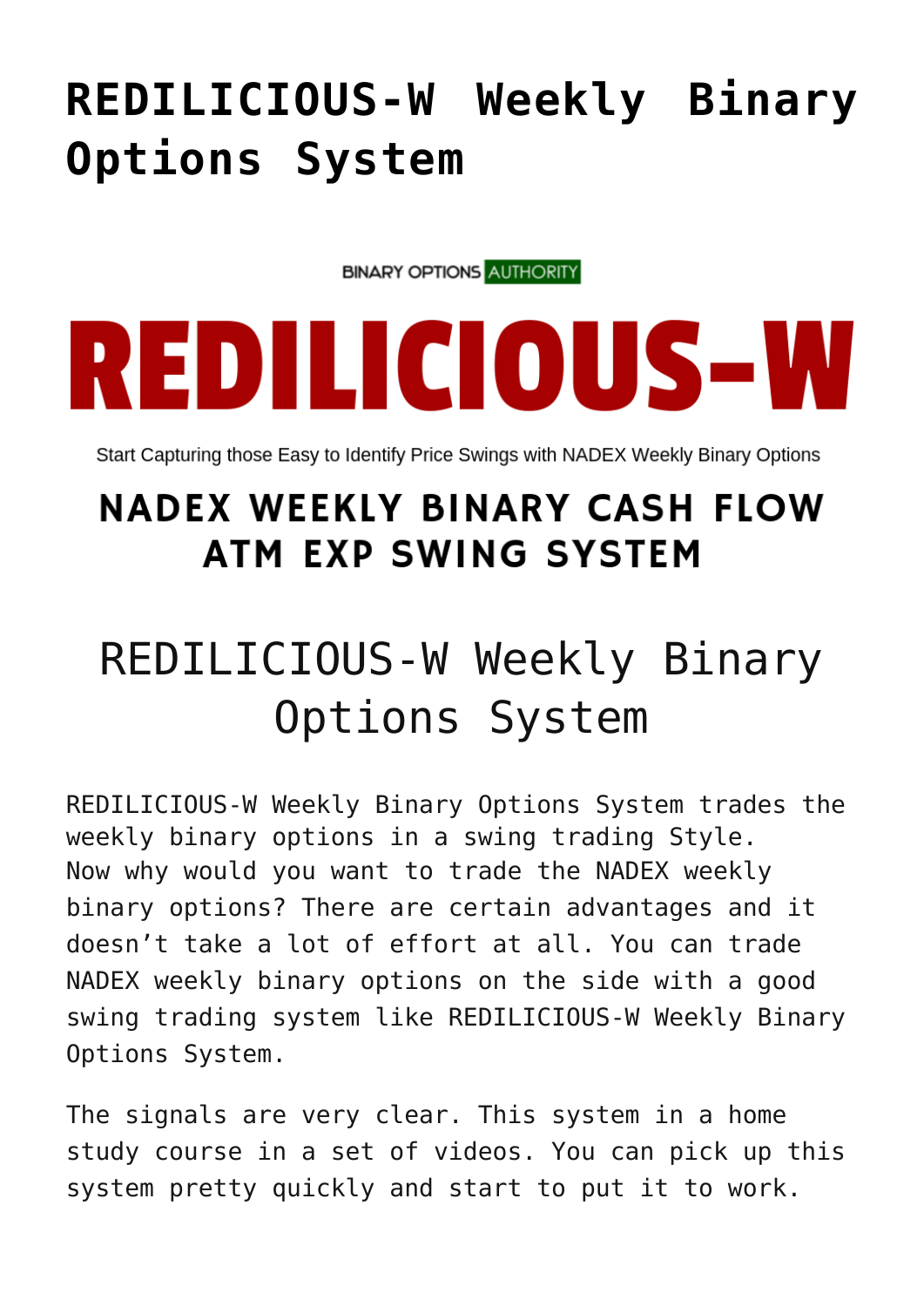As you look at the track record below you can see how the system works out. We use at the money binary options which is roughly a 100% return per trade.

You can augment your vanilla option swing trading with the use of these NADEX binary options. On your average you pay what, 5,000 10 contracts?

And here when you swing trade NADEX you only need to clear a couple few points or no points if you go slightly in the money while targeting your at the money position. So what does that mean?

That means firstly if you go slightly in the money you put premium decay on your side. This is like you are selling options in vanilla options. If you don't know, NADEX binary options when in the money, you get premium decay melting profits into your account so that becomes an advantage.

The underlying asset can just sit there and when you're in the money your profits will just start increasing and increasing all the way to expiration and then you get to keep all the profits when you hit expiration.

Also with vanilla options you need to have the underlying asset actually move and achieve point distance. Here with NADEX weekly binary options you don't need the underlying asset to move so it makes it easier to make money.

And let's get back to the money invested example. In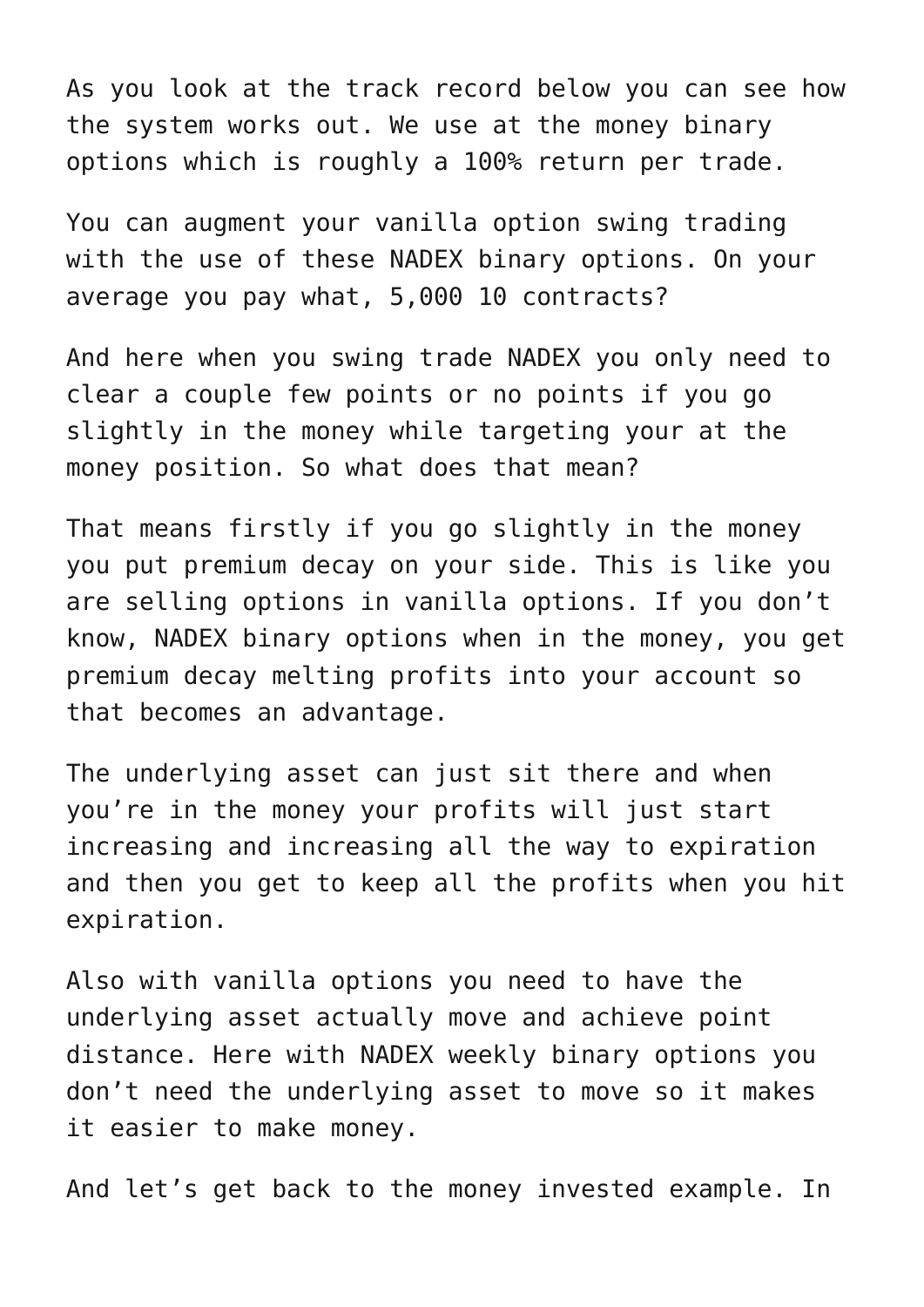order to buy one contract of NADEX that will cost \$50. 10 contracts cost \$500. 100 contracts cost \$5,000. For vanilla options 10 contracts cost \$5,000 on average for swing trading.

So we have a 10-month example below where we have twenty-two net wins. This comes out to approximately \$110,000 on 100 contracts. \$550,000 on 500 contracts and \$1,100,000 on 1000 contest where you would look to work up to that overtime depending on where you're starting out in your trading account.

**REDILICIOUS-W: ATM WWWWWWWWLLLWWWWWWWLLWWWWWWWLWWWLWWWW**

**7 L 29 W NET 22: NET \$110,000 on 100 Contracts**

**NOV 2018-AUG 2019 = 10 MONTHS**

**CRUDE OIL WEEKLY BINARY OPTIONS**